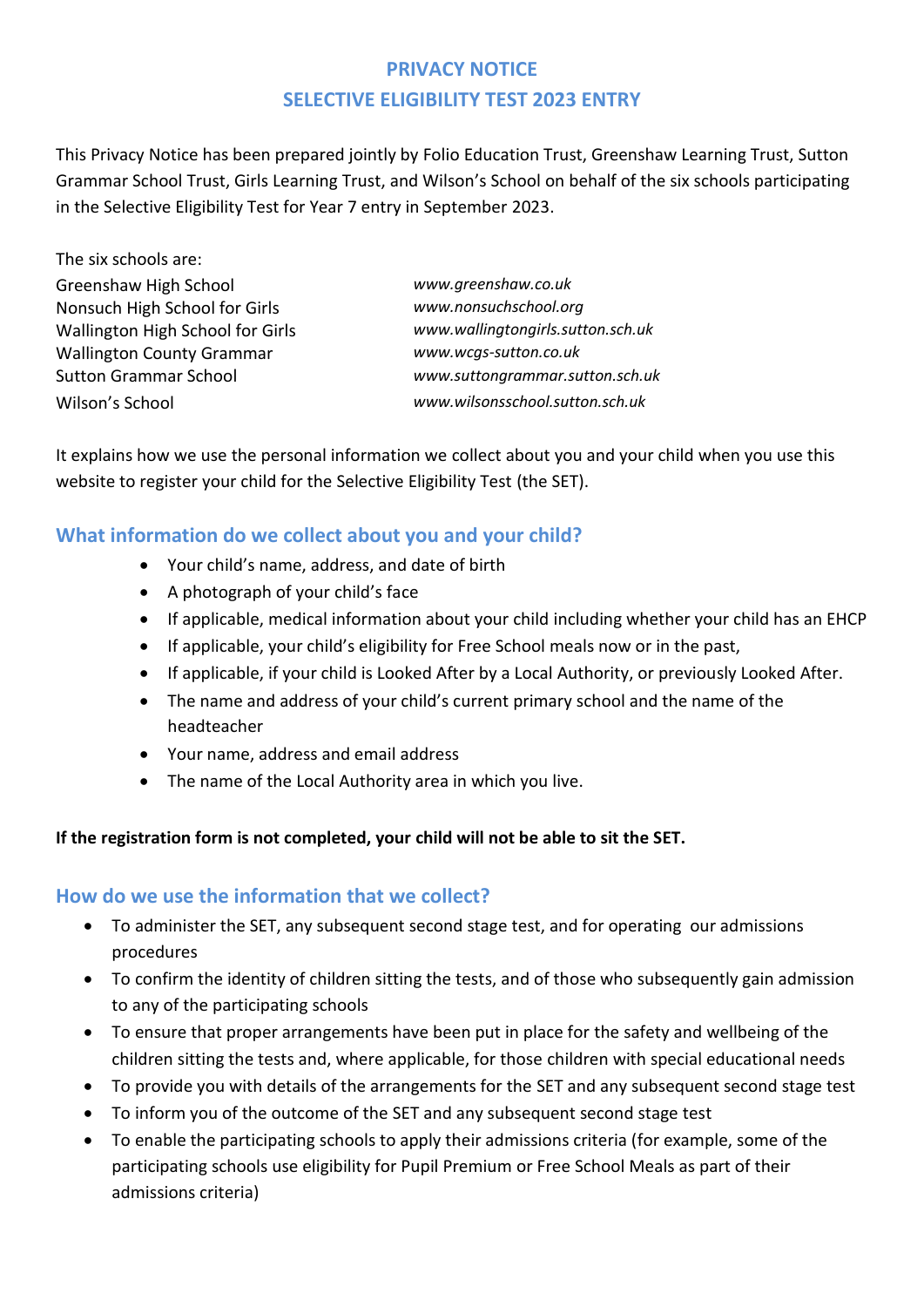When your child sits the SET, and any subsequent second stage test, further personal information in the form of raw and standardised scores in the tests is created and stored by the participating schools and used for the purposes of application of their admissions policy and procedures.

The information we collect may also be used to contact primary schools to confirm details you have submitted on the Registration Form. This would include verifying Free School Meals eligibility, Pupil Premium eligibility, and access arrangements for the tests where relevant.

In addition, we may conduct anonymised statistical analysis of the outcomes of the SET and any second stage tests for certain groups of candidates to ensure the quality and consistency of our testing process.

### **Is the information that we have collected shared with anyone else?**

The Admissions Offices of the schools in the group will share medical and SEN information with the schools' SENCOs in order to draw on their expertise to make decisions about appropriate and suitable arrangements for children with special educational needs.

Each school in the SET group will liaise individually with the School Admissions department of the London Borough of Sutton to provide ranked lists of applicants, as part of the Pan-London Co-ordinated Admissions Scheme. This is a process which involves matching the personal information about you and your child that you input into the Common Application Form with the personal information that we hold about you and your child that you provide through the registration form along with your child's scores in the tests.

We will never provide your personal information to any third parties for the purpose of direct marketing.

## **How do we safeguard your information?**

The SET registration website is hosted on a secure (https) platform, and all data is encrypted for transmission. The data is stored on a secure database server, located at Sutton Grammar School, to which only the SET team have access.

## **How long do we keep your information?**

We will keep your information on the SET database for 1 year after the admissions date for which you are applying.

## **Your rights**

Under data protection law, you have rights including:

Your right of access - You have the right to ask us for copies of your personal information. Your right to rectification - You have the right to ask us to rectify personal information you think is inaccurate. You also have the right to ask us to complete information you think is incomplete. Your right to erasure - You have the right to ask us to erase your personal information in certain circumstances.

Your right to restriction of processing - You have the right to ask us to restrict the processing of your personal information in certain circumstances.

Your right to object to processing - You have the the right to object to the processing of your personal information in certain circumstances.